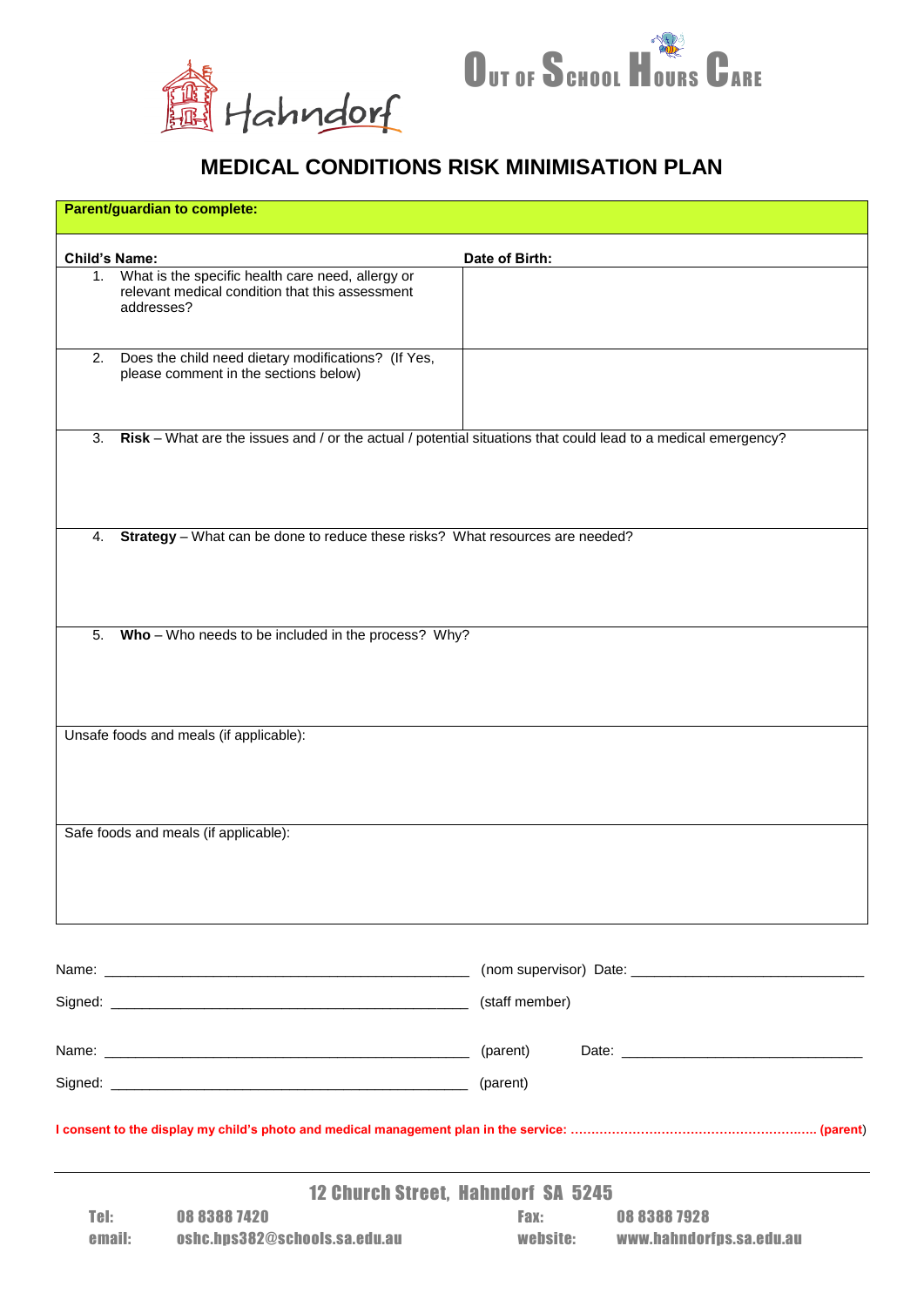All educators have been made aware of this medical risk minimisation plan and understand the risk, plan to minimise the risk and how to respond if a risk has been detected.

|                                                                                                                                                                                              | <b>SERVICE MEDICAL PLAN</b>                                                                | Photo ID: |                          |  |  |
|----------------------------------------------------------------------------------------------------------------------------------------------------------------------------------------------|--------------------------------------------------------------------------------------------|-----------|--------------------------|--|--|
| <b>Child's Name:</b>                                                                                                                                                                         |                                                                                            |           |                          |  |  |
| Date of Birth:                                                                                                                                                                               |                                                                                            |           |                          |  |  |
|                                                                                                                                                                                              | SERVICE TO COMPLETE based on the information provided by the family                        |           |                          |  |  |
| 1.                                                                                                                                                                                           | Health care need, allergy or relevant medical condition that this<br>assessment addresses? |           |                          |  |  |
| 2.                                                                                                                                                                                           | What are the potential risks from our perspective -                                        |           |                          |  |  |
|                                                                                                                                                                                              |                                                                                            |           |                          |  |  |
| 3.                                                                                                                                                                                           | Strategies to address risks -                                                              |           |                          |  |  |
| 4.                                                                                                                                                                                           | Who - Who needs to be included in the process? Why?                                        |           |                          |  |  |
|                                                                                                                                                                                              |                                                                                            |           |                          |  |  |
|                                                                                                                                                                                              |                                                                                            |           |                          |  |  |
|                                                                                                                                                                                              |                                                                                            |           |                          |  |  |
|                                                                                                                                                                                              |                                                                                            |           |                          |  |  |
| All educators have been made aware of this medical risk minimisation and service plan, and understand the risk, plan to minimise the risk and how<br>to respond if a risk has been detected. |                                                                                            |           |                          |  |  |
|                                                                                                                                                                                              |                                                                                            |           |                          |  |  |
|                                                                                                                                                                                              | <b>12 Church Street, Hahndorf SA 5245</b>                                                  |           |                          |  |  |
| Tel:                                                                                                                                                                                         | 0883887420                                                                                 | Fax:      | 0883887928               |  |  |
| email:                                                                                                                                                                                       | oshc.hps382@schools.sa.edu.au                                                              | website:  | www.hahndorfps.sa.edu.au |  |  |